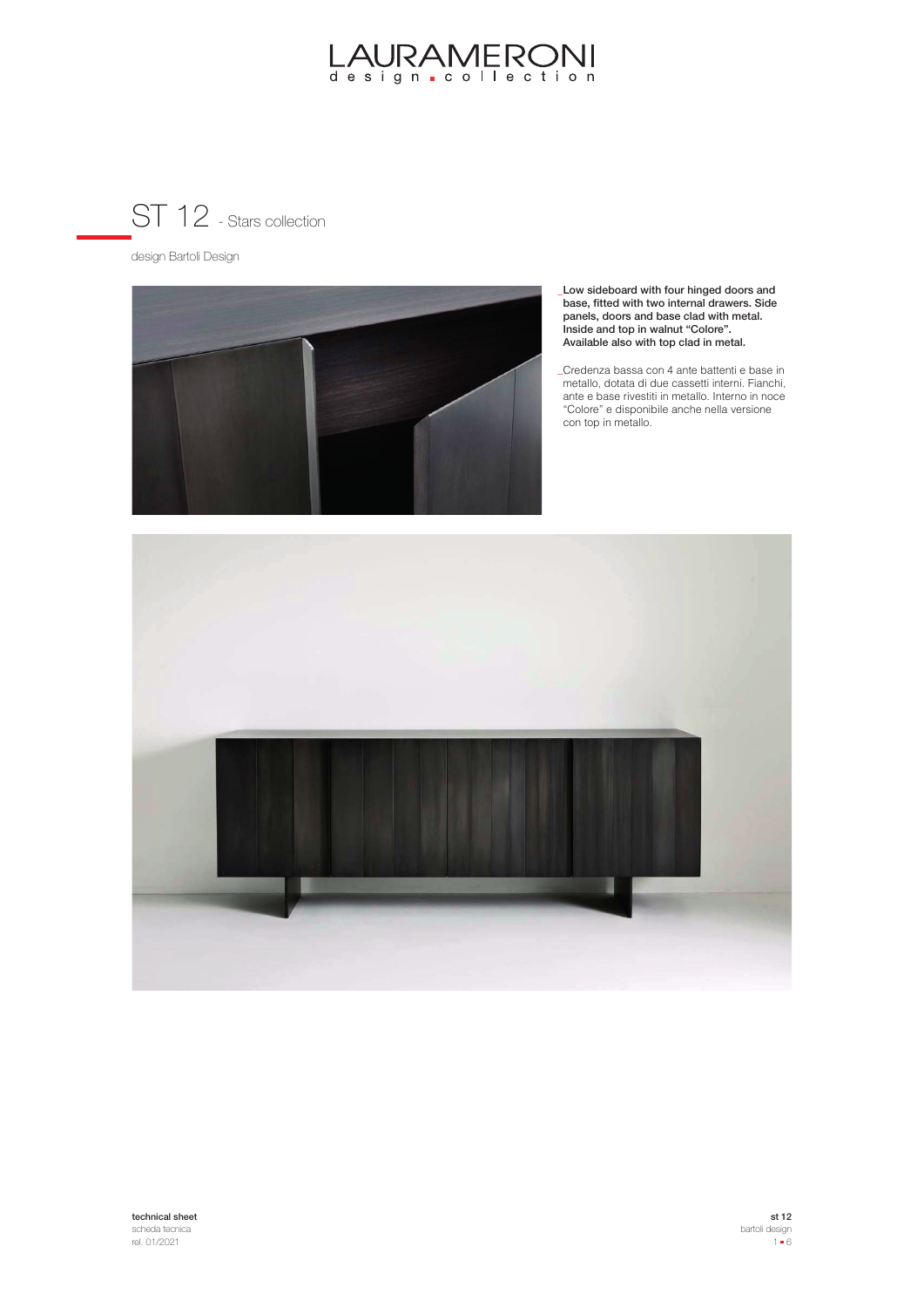**\_dimensions** 

ST 12 LG low sideboard - credenza bassa niedrige anrichte - buffet bas - Низкая креденца



ST 12 MG low sideboard - credenza bassa niedrige anrichte - buffet bas - Низкая креденца



Dimensions in millimeters and inches. **\_**

The right to discontinue and make changes is reserved.

This information is based on the latest product information available at the time of printing.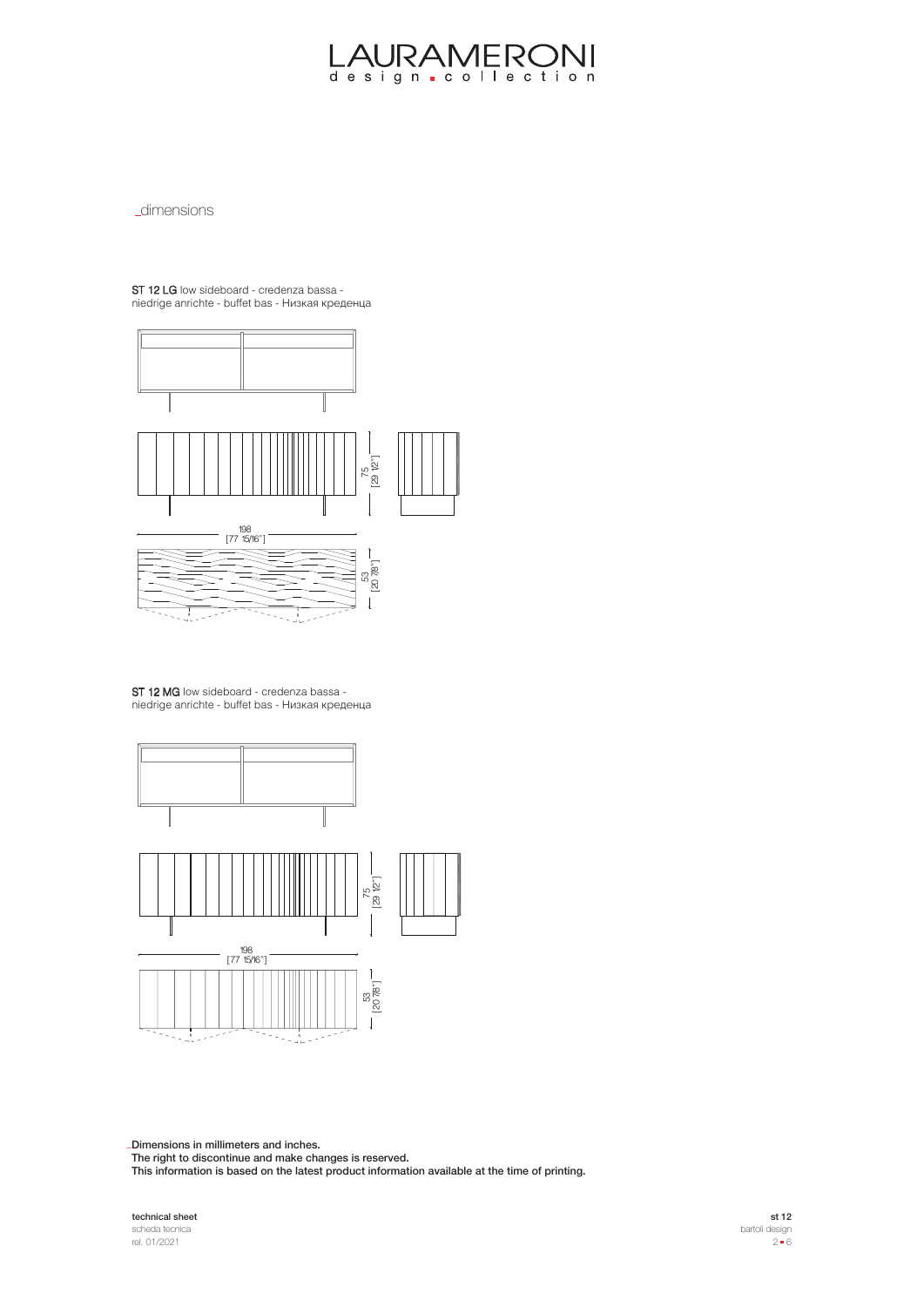### materials & finishes









Black Iron "Cenere" Polished Steel Burnished brass Satin brass





Satin copper Burnished copper

The finishes shown are indicative and refer to the entire production range. **\_** Laurameroni reserves the right to modify the range without warning.

## **technical sheet**<br>scheda tecnica<br>rel. 01/2021

st 12 bartoli design  $3 - 6$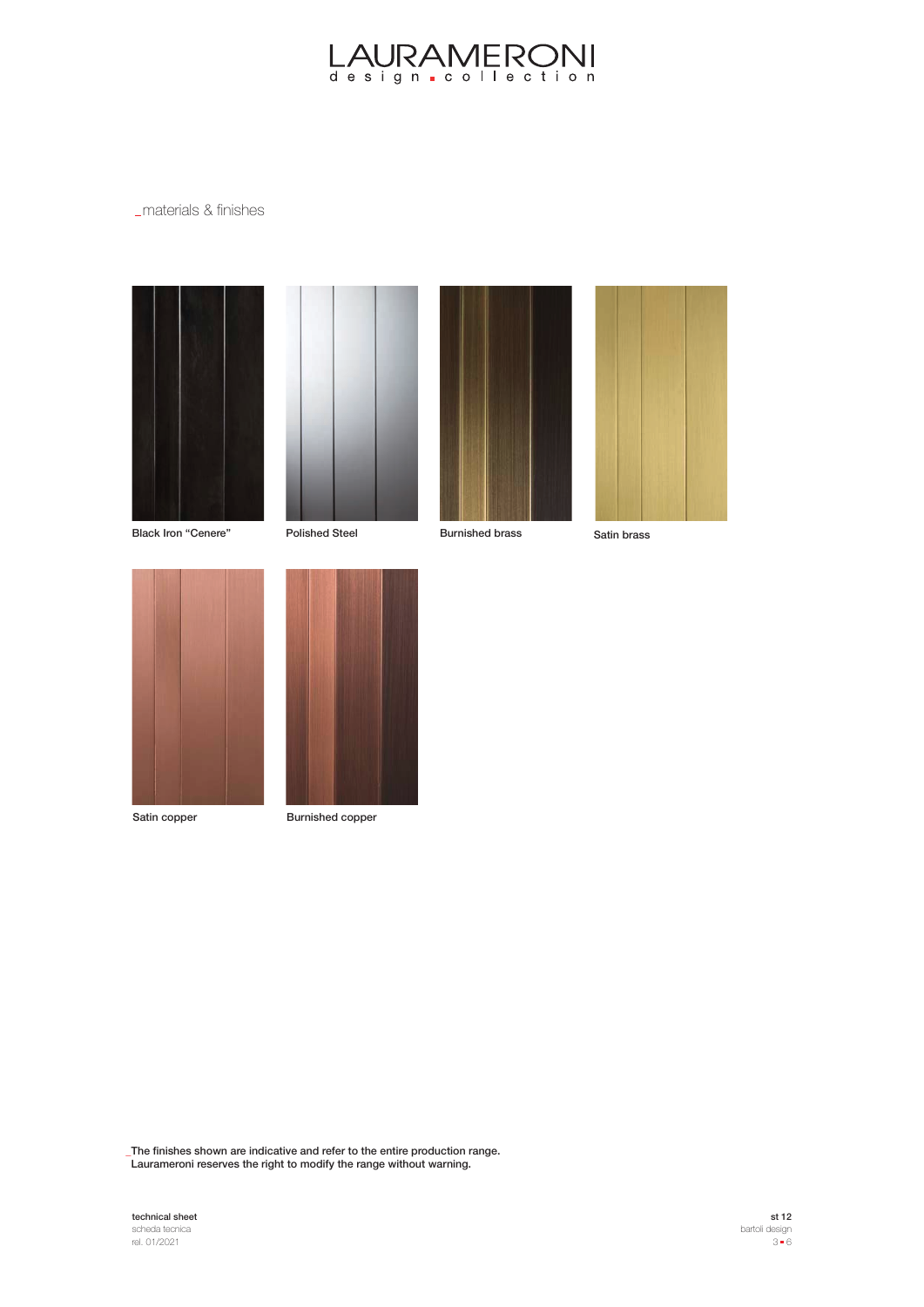

materials & finishes for the top plain wood



Walnut colore

The finishes shown are indicative and refer to the entire production range. **\_** Laurameroni reserves the right to modify the range without warning.

technical sheet scheda tecnica rel. 01/2021

st 12 bartoli design  $4 \bullet 6$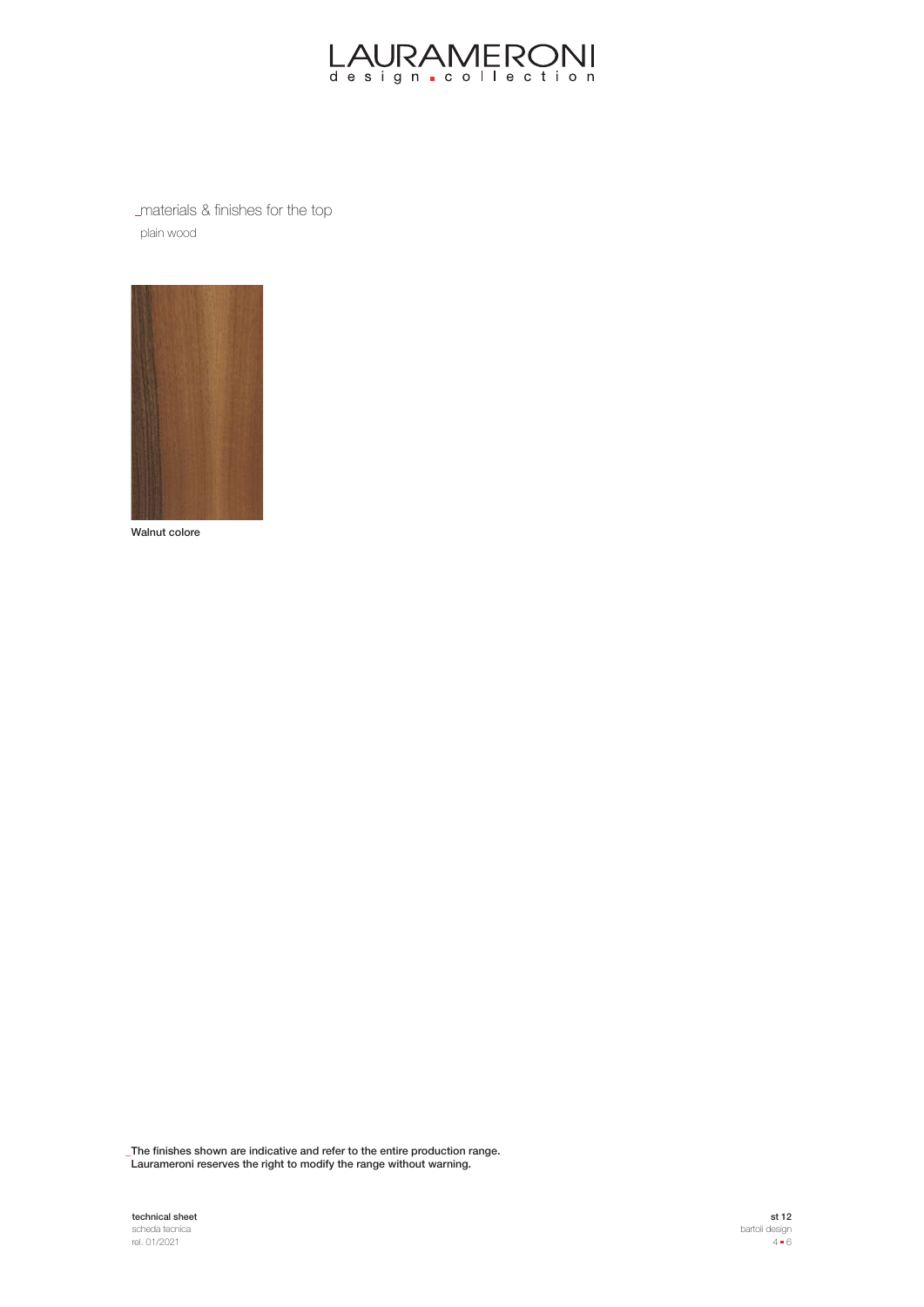maintenance

### WOOD

Wood is a high-quality natural product. To maintain the natural character of wood and to protect surfaces from mechanical and chemical wear, veneered surfaces are coated with a high quality transparent paint. For cleaning and care, do not use acids or alkali-based cleaners, agents with bleaching additive, scouring powder, steel wool, pot scourers or similar. Anything hot or damp will cause damage to the surface. Remove soiling and liquids immediately. Use a dry soft cloth for cleaning, eventually add a little neutral cleaning agent to the water. The cloth must be only slightly damp, to prevent discolouration or swelling of the surface. It is then essential to rub the surfaces dry, so that there is no residual moisture.

Il legno è un prodotto naturale di alta qualità. Per mantenere il carattere naturale del legno e proteggere le superfici dall'usura meccanica e chimica, le superfici impiallacciate sono rivestite con una vernice trasparente di alta qualità. Per la pulizia e la cura, non usare detergenti acidi o alcalini, agenti con additivi sbiancanti, polveri abrasive, lana d'acciaio, spugne o simili. Qualsiasi cosa calda o umida causerà danni alla superficie. Rimuovere immediatamente sporco e liquidi. Utilizzare un panno morbido e asciutto per la pulizia, eventualmente aggiungere un po' di detergente neutro nell'acqua. Il panno deve essere solo leggermente umido, per evitare scolorimenti o rigonfiamenti della superficie. È quindi essenziale strofinare gentilmente le superfici asciutte, in modo che non ci sia umidità residua.

technical sheet scheda tecnica rel. 01/2021

st 12 bartoli design 5 6